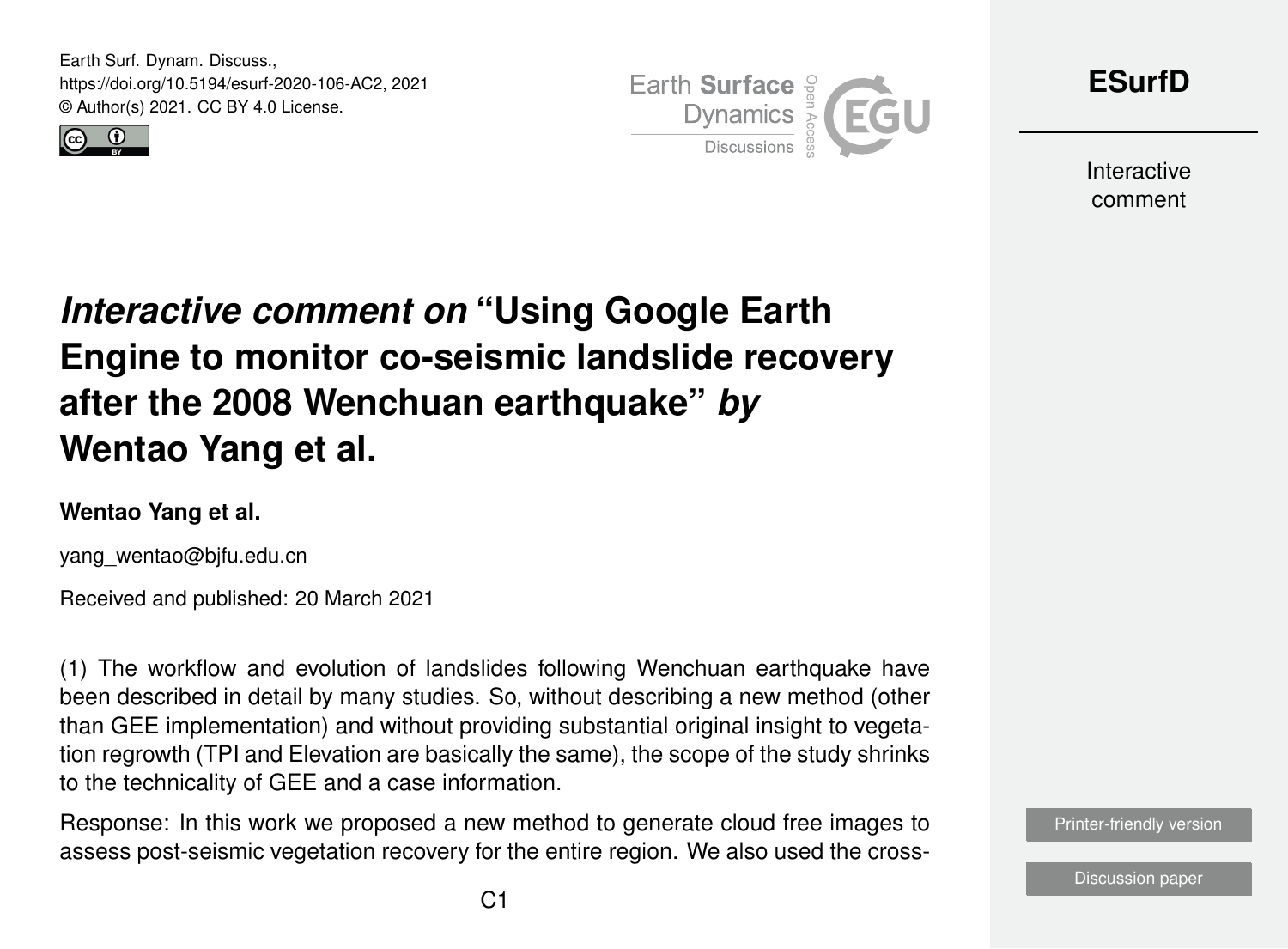correlation and Random Forests to quantify the importance of 12 major influencing factors. Please refer the response to reviewer #1.

(2) In section 2.2.2 authors described that they calculated EVI on 15th July. Well I agree with the date corresponds to growing season, but it is unclear that how the authors get data for July 15th every year for all the tiles necessary to generate EVI map. This part of methodology is very vague.

Response: Thanks for this concern. Because we established a post-seismic EVI model by using EVI observations for every pixel, we can use the model to calculate EVI on the 15th July of every year. We added the model (Eq. 1, please refer to Fig. 1 at the end of the response letter) to the revised manuscript.

(3) The limited growth of vegetation on higher elevated region can be because of several reason: persistent snow cover/ no loose materials to grow the roots or bare rocks / active landslides – high erosion / climate (rainfall and temp.). It is important to investigate these areas in detail using google earth images and deepen your discussion section.

Response: Thanks for your suggestions. We explored these places in the Google Earth and added some discussions to explain the slow vegetation recovery on top of the high mountains.

"Our finding that elevation is the most important influencing factors indicate that the slow vegetation recovery on high mountains may be controlled by cold harsh weather or persistent snow cover in winter seasons. We also explored very high spatial resolution images on the Google Earth platform and found absent of vegetation on both landslide scars and deposits. In warm humid climate, primordial plants such as lichen and moss may grow and lead to increased EVI. Therefore, we hypothesize that either the climate on high mountains or remobilization of these landslides inhibited vegetation recovery on landslide surfaces."

**[ESurfD](https://esurf.copernicus.org/preprints/)**

Interactive comment

[Printer-friendly version](https://esurf.copernicus.org/preprints/esurf-2020-106/esurf-2020-106-AC2-print.pdf)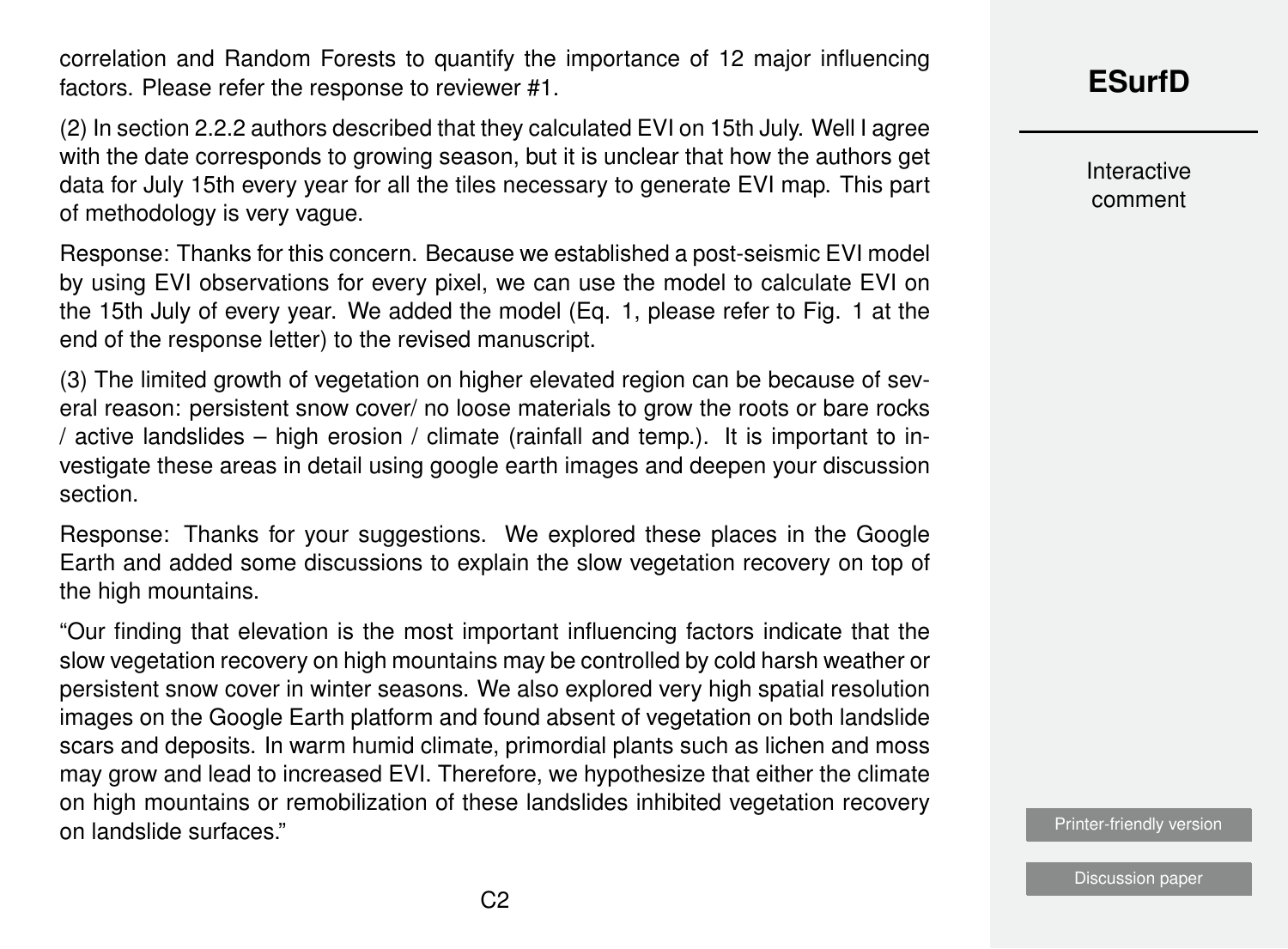(4) Figure 2. it is quite misleading by showing high values of annual EVI increasing rate and then understands it is to multiply by  $10EE-3$ . Is this increasing rate statistically significant ?

Response: As we used a linear model, the model derived EVI on the 15th July of post-seismic years is changing linearly and statistically significant.

(5) Figure 3 C. How do authors calculate the landslide depth ? (source).

Response: The landslide depth is a rescaling of the landslide area by using the equation in Xu et al. (2016, Scientific Reports, 6, 29797). We added a few descriptions to make it clearer.

(6) Figure 3 L : basically all the type of trees/plants is damaged after the earthquake. So the comparison shown in Fig 3 L is meaningless

Response: We deleted this part of the analysis.

(7) Author wrote "We found >99% landslide surfaces have been recovering since 2008" . Where did this value comes from ?.

Response: We made a histogram of annual EVI increasing rate as an inset of Figure 2a. The histogram clearly shows that ">99% landslide surfaces have been recovering".

(8) Section 4.4 is not a proper discussion.

Response: This part has been deleted.

(9) I am not qualified to judge the English, but I feel there is considerable scope to improve. For eg., Line 25 – 'thousands of hundreds'

Response: Grammar of the manuscript has been checked and language editing services may also be used in later version of the manuscript.

Interactive comment

[Printer-friendly version](https://esurf.copernicus.org/preprints/esurf-2020-106/esurf-2020-106-AC2-print.pdf)

Interactive comment on Earth Surf. Dynam. Discuss., https://doi.org/10.5194/esurf-2020-106, 2020.